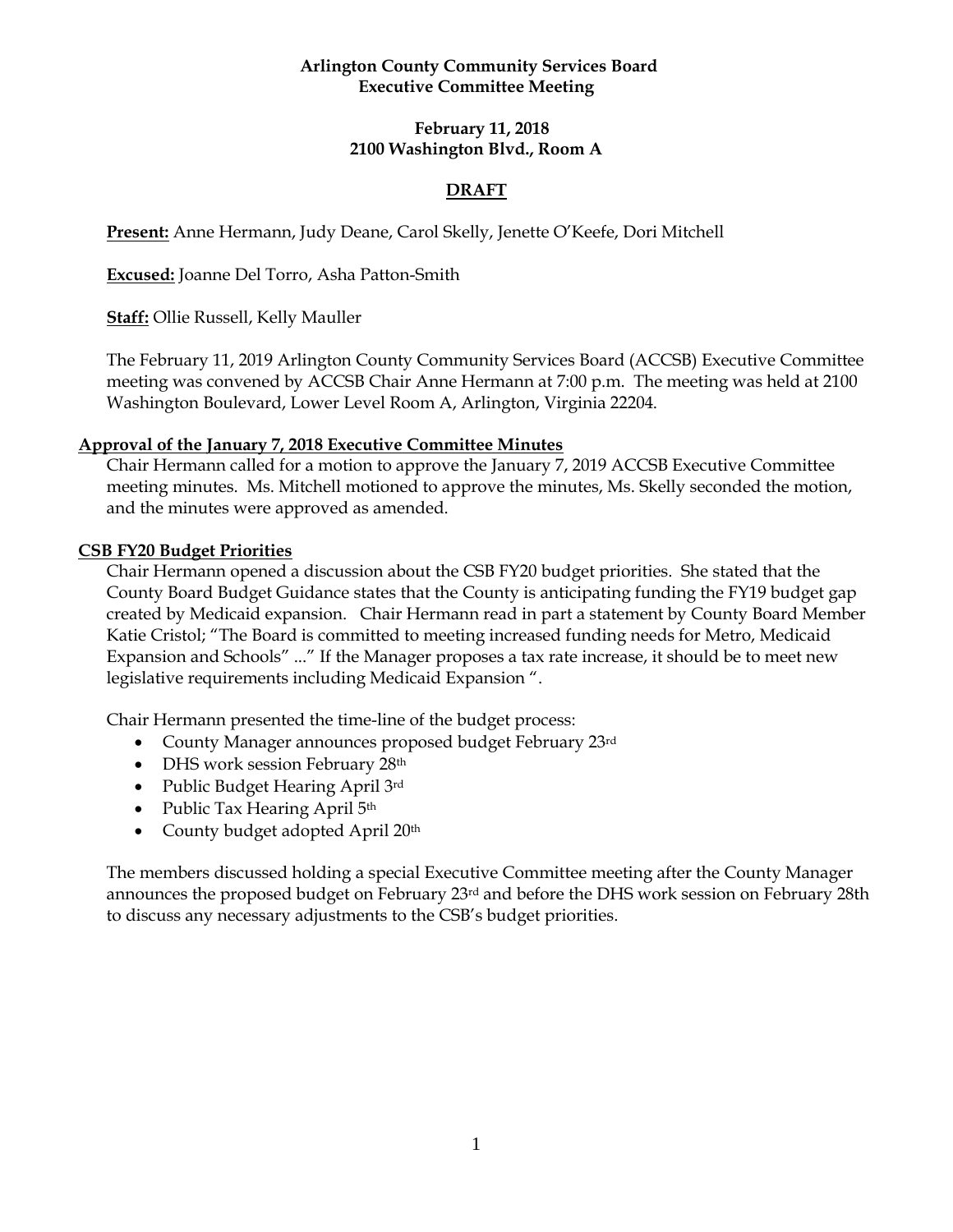The CSB FY20 budget priorities are as follows:

| Request/Position                 | Cost (salary                 | <b>Justification</b>                                                                                                                                                                                                                                                                                                       |
|----------------------------------|------------------------------|----------------------------------------------------------------------------------------------------------------------------------------------------------------------------------------------------------------------------------------------------------------------------------------------------------------------------|
|                                  | + benefits)                  |                                                                                                                                                                                                                                                                                                                            |
| 1FTE Therapist                   | \$101,972                    | Position would be split between Substance Use and Office<br>$\bullet$<br>Based Opioid Treatment (OBOT)<br>19% increase in unduplicated clients in FY18 with Same Day<br>Access<br>only 1 FTE to provide treatment,<br>Currently<br>case<br>management, outreach and facilitation of 2 groups for 19<br><b>OBOT</b> clients |
| .5 Mental Health<br>Therapist II | \$60,020                     | Increase current .5 position to full time FTE to meet the needs<br>٠<br>of clients with co-occurring autism and behavioral health                                                                                                                                                                                          |
| 1FTE ES<br>Clinician             | \$101,972                    | In FY18, the rate of TDOs increased by 20% (from 491 to 613)<br>$\bullet$                                                                                                                                                                                                                                                  |
| <b>Total FTEs: 2.5</b>           | <b>Total Cost: \$263,964</b> |                                                                                                                                                                                                                                                                                                                            |

Ms. Skelly noted that the Developmental Disabilities Committee had previously recommended a request for approximately \$35,000 in funding for a consultant on autism. She noted that, per Ms. Warren, DHS will fund the consultant utilizing existing resources.

Ms. Skelly suggested reaching out to the attendees of the meeting on autism, held in November, to provide an update about current efforts to address the gap in services for individuals with autism.

Mr. Russell stated that DHS secured funds for the region from the State to invite Dr. Robert Fletcher to Northern Virginia on February 25<sup>th</sup>, 26<sup>th</sup> and 27th to train clinical staff about autism and cooccurring behavioral health issues and how to treat them. The training will be held in Fairfax. He added that enough funding was secured to be able to have Dr. Fletcher train an additional cohort in June of 2019.

Ms. Skelly reported that she emailed Michelle Winter with the Arlington Housing Alliance about the potential increase in the tax rate. She stated that the Arlington Housing Alliance does not have a specific tax recommendation but that there is a general agreement that a tax increase will be advertised.

#### **Schedule and Plan CSB Spring Retreat**

Chair Hermann asked the members when they would like to hold the CSB annual retreat and what the members would want to accomplish. The members agreed to hold the retreat on June 15th. The members also discussed having a discussion of State level advocacy session instead of a retreat. Mr. Russell reminded the members that the retreat was moved from fall to spring with the idea of setting preliminary budget goals prior to November.

The members discussed the following as potential topics of discussion:

o Invite legislators to speak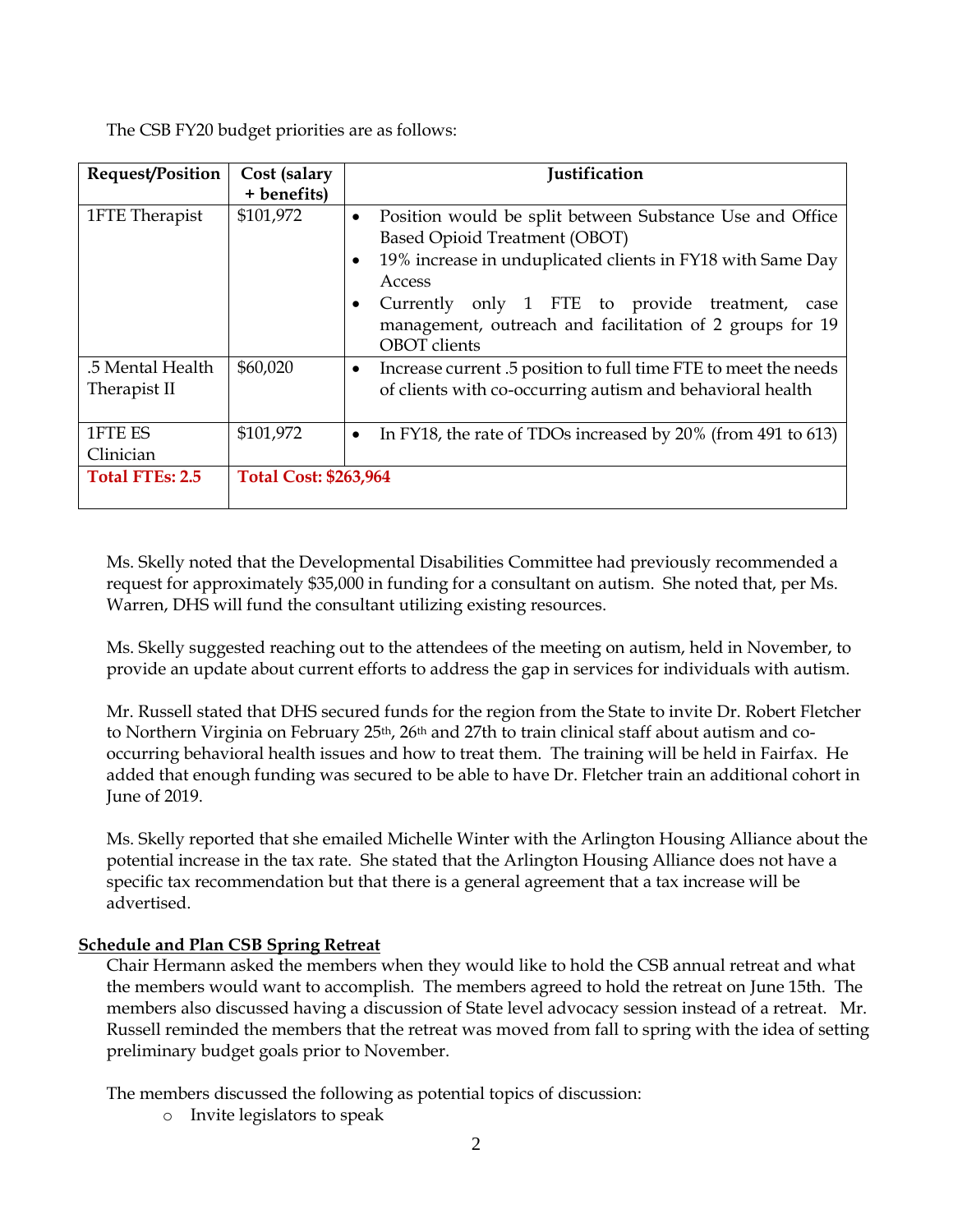- o Invite a representative from the VACSB to speak
- o Debrief from the budget experience and discuss next steps
- o Autism

### **Miscellaneous Updates/Information**

 $\checkmark$  Chair Hermann announced that the 11<sup>th</sup> annual Offender Aid and Restoration (OAR) Second Chance Fundraising Breakfast will be held on April 9th at 7:45 a.m. at the Crystal Gateway Marriott located at 1700 Jefferson Davis Highway in Arlington. OAR is an organization which works with men and women before they are released from and after incarceration to ensure that each is ready for a new life and is unlikely to re-offend. Chair Hermann added that she is not a part of the organization.

Chair Hermann stated that the organization has asked her, as Chair of the CSB, to host a table. Chair Hermann invited the committee to join her in supporting Second Chances for those who are trying to build a new life after incarceration.

Chair Hermann stated that this is a free breakfast for attendees to come and learn more about the organization. She added that the event is also a fundraiser and that attendees will be asked to consider making a contribution. There is no minimum and no maximum gift requested. Anyone wishing to attend should contact Chair Hermann.

Chair Hermann noted that OAR offers introductory tours of their facilities, and would like people to visit them. Anyone wishing to tour the facilities should contact Chair Hermann.

The members agreed to continue updating the CSB By-laws and, once completed, updating the CSB Policies and Procedures Chair Hermann suggested creating a small working group. Mr. Russell, Ms. Skelly and Ms. Mauller will meet to review the By-laws. Ms. Deane said that members of the MH Committee had expressed interest in providing input on some of the policies, including Emergency Commitment Orders, Orientation for Families, etc. Mr. Russell stated that there are administrative policies and operational policies. He added that staff are currently updating the operational policies. Ms. Deane said that the MH committee had asked the committee liaison to provide a list of policies, so they could decide which ones are of interest to committee members.

- $\checkmark$  Chair Hermann stated that the members will soon need to discuss next steps regarding succession of the CSB chairmanship.
- $\checkmark$  Chair Hermann reported that Michael Shea, Arlington Independent Media, has invited the CSB to suggest someone to participate in a discussion of the Virginia Foster Care System and what to do to overcome the problems identified in the Joint Legislative Audit and Review Committee (JLARC) report which came out in January. The discussion is scheduled for May  $6<sup>th</sup>$  from 8:30 p.m. to 9:00 p.m. at the Arlington Independent Media Studio located at 2701 C Wilson Boulevard in Clarendon. She added that they are requesting that the person have knowledge of child psychology or services who could speak to the harms in the current system and the remedies.

Participants currently expected: representatives from Voices for Virginia's Children, the Family and Children's Trust Fund of Virginia, and a student at Northern Virginia Community College student who grew up in the foster care system, mostly in Arlington.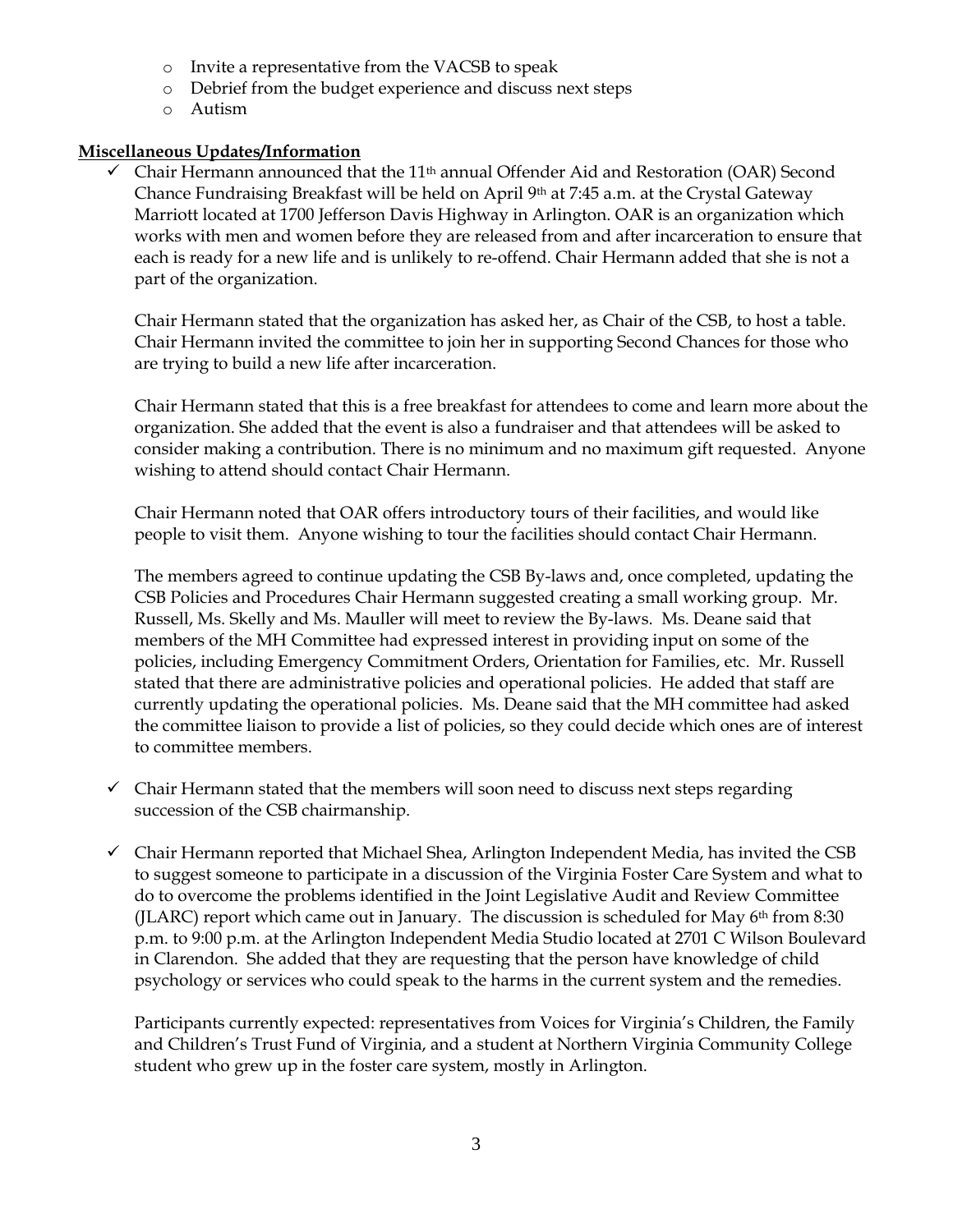$\checkmark$  Chair Hermann reported that the CSB and other local non-profits have been invited to design a quilt square as a part of the DHS  $50<sup>th</sup>$  anniversary celebration. All DHS departments, as well as non-profits are designing quilt squares which will be assembled and displayed for the anniversary event scheduled for March 27<sup>th</sup>. The square is due to Ms. Mauller by March 8<sup>th</sup>. The members discussed ideas for designing the square.

Chair Hermann asked the members what they would like to do for the CSB's 50th anniversary. The members discussed including clients in any presentation and having representation of all CSB groups.

 $\checkmark$  Ms. Deane stated that the Mental Health Committee recently held a meeting devoted to the interactions between the police and individuals with mental illness. Several families and police liaisons were in attendance. She noted that the police liaison followed up and formed an initiative to improve these relations.

Chair Hermann reported that Ms. Warren and Anita Friedman, DHS Director, met with the Chief of Police, police staff and CSB staff on February 8th to talk about, among other things, making Emergency Services more robust.

Mr. Russell provided information about a few of the new initiatives:

- o Cross train intake staff to be able to assist Emergency Services with pre-screenings
- o Increase number of staff "ride-alongs" with police for mental health staff to partner with police in the community
- o Increase utilization of resources already in place
- ✓ Chair Hermann thanked Ms. Mitchell for volunteering at the Mary Marshall Assisted Living Residence (MMALR)
- $\checkmark$  Ms. Deane stated that former CSB member Shauna Alonge has suggested that the CSB invite the Director of the Arlington Free Clinic to meet with the CSB Board and CSB staff as an opportunity for collaboration in providing mental health treatment to individuals that need services beyond a primary care screening.
- $\checkmark$  Ms. Skelly announced that the annual Developmental Disabilities Proclamation will be held on Tuesday March 5<sup>th</sup> at 10:00 a.m. at the SPARC Program in Arlington Mill. County Board Member, Erik Gutshall, will present the proclamation.

## **Upcoming Items for CSB Full Board Meeting on February 20, 2018**

- $\checkmark$  David Rothman, Developmental Disability Specialist, Aging and Disability Services, was nominated to receive the February 20, 2019 CSB Staff Recognition Award.
- $\checkmark$  Luis Marcano, P.A.C.T. Program Manager, was also nominated to receive the February 20, 2019 CSB Staff Recognition Award.
- $\checkmark$  Chair Hermann will ask the members for any updates and information.

## **Adjournment**

The Arlington County Community Services Board Executive Committee meeting was adjourned by Chair Hermann at 7:25 p.m.